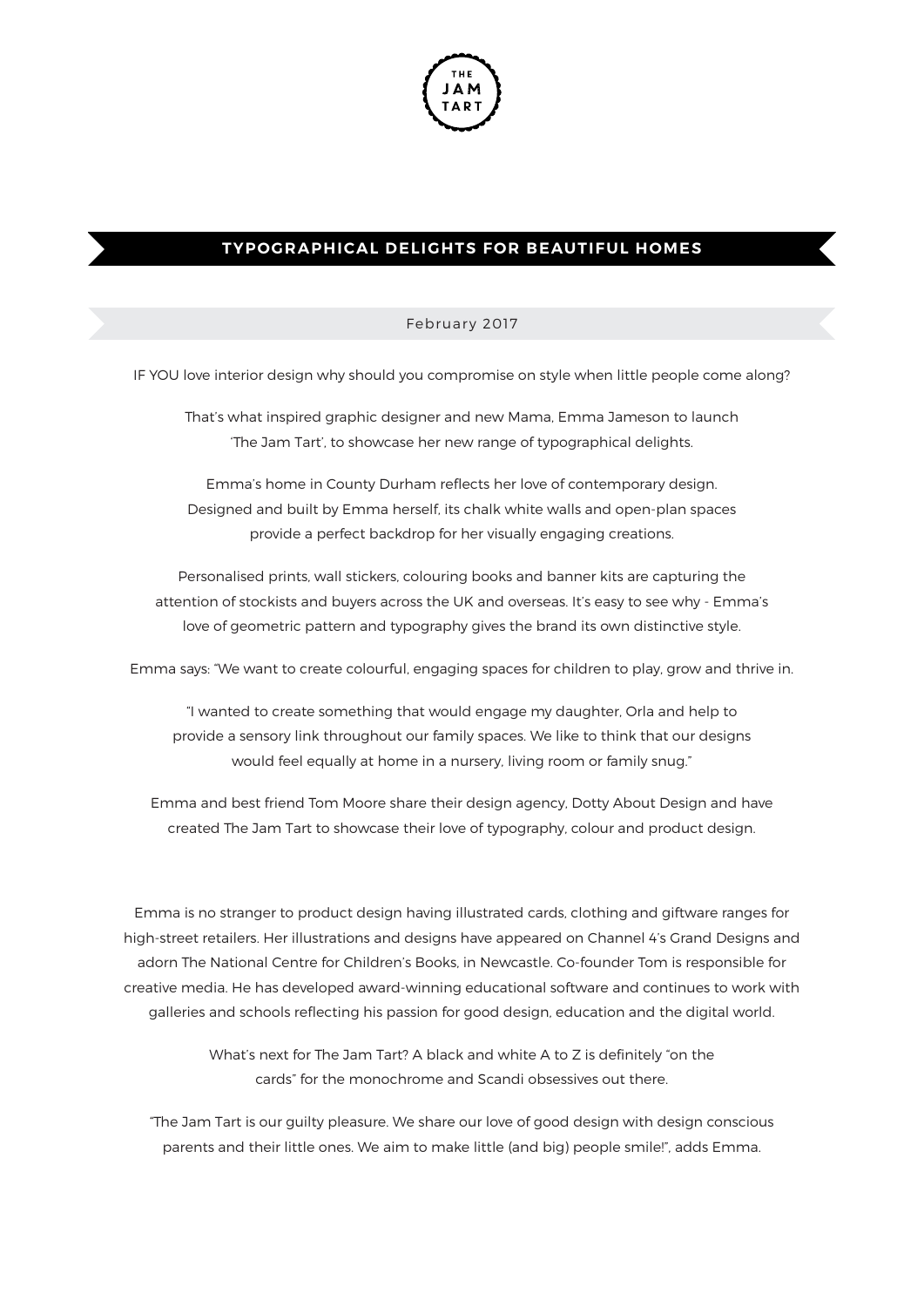

Price list

Personalised initial prints £35 unframed Personalised name prints £35 unframed Animal prints £15 Alphabet prints £15-£25 Flash cards £13 Banner kits £22 Wall stickers £35 Colouring books £9

For more information visit www.thejamtart.co.uk

We're social, follow us

instagram @the\_jam\_tart

facebook thejamtartuk

twitter @the\_jam\_tart

Dotty About Design www.dottyaboutdesign.co.uk

Emma's self build blog www.plot2.co.uk

Media: For samples and interviews contact Emma Jameson on 7872 015 823 or email hello@thejamtart.co.uk